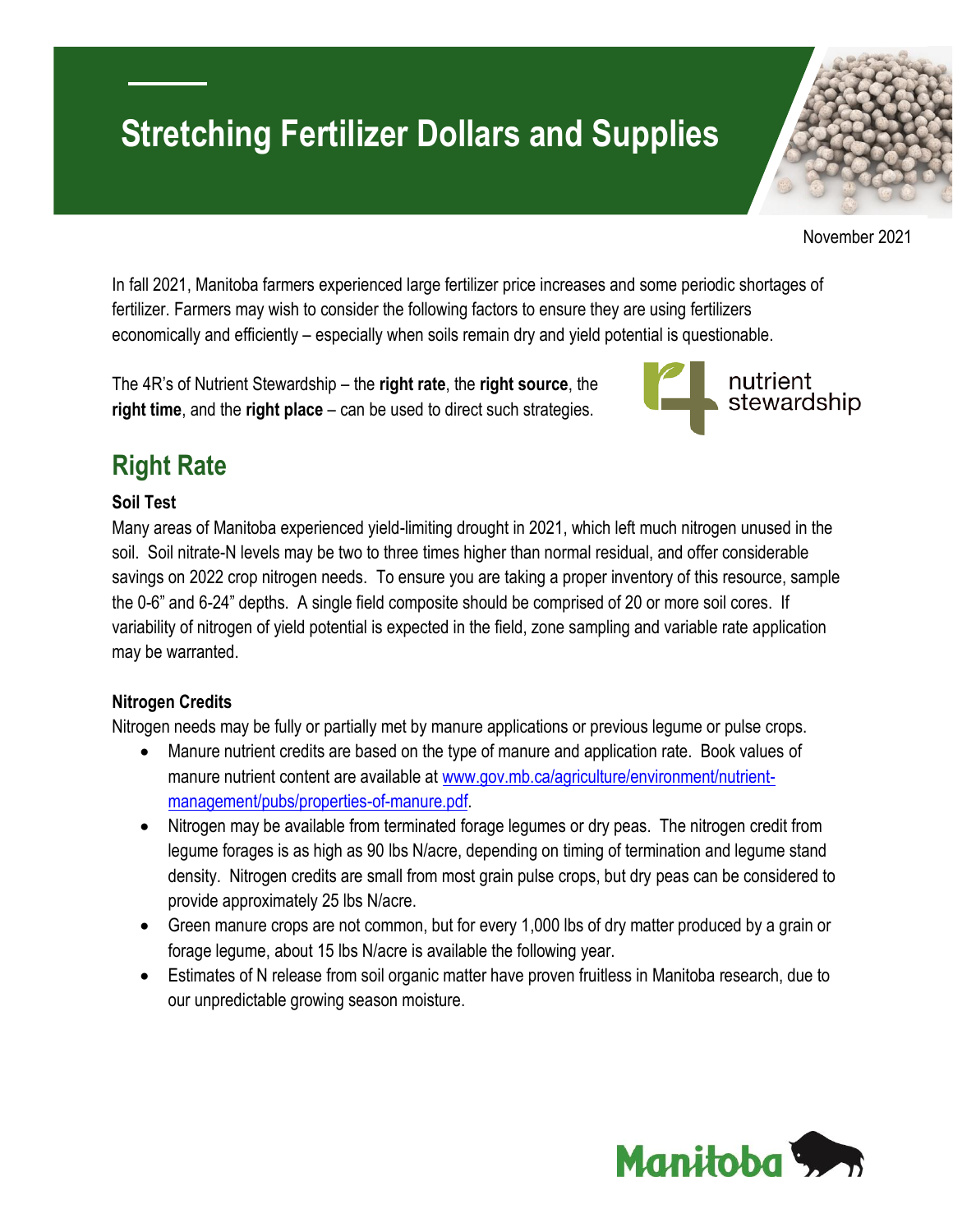#### **Right Rate (continued) Crop Selection**

Crops require different levels of nutrients, especially nitrogen. Large nitrogen consumers are canola, wheat, and corn. Modest consumers are oats, flax, and sunflowers. Pulse and legume crops, such as dry peas, soybeans, and dry beans, may have little to no need for supplemental nitrogen. Ideally, allocate those crops to fields according to soil nitrogen reserves.

#### **Crop Yield Potential**

Carefully consider your intended crop yield potential. Lack of water reduced many yields in 2021, and if soil moisture reserves remain low, growers may wish to set conservative yield goals, which will directly impact required nitrogen rates (Figure 1). Nitrogen rates for other crops are often estimated from the lbs N required per bushel of expected yield. Use realistic numbers in setting such yield goals.

#### **High Fertilizer Costs**

When high fertilizer costs are coupled with high crop prices, the temptation to slash fertilizer rates may be unfounded. Consider using the Nitrogen Rate Calculator

[\(www.gov.mb.ca/agriculture/crops/soil](https://www.gov.mb.ca/agriculture/crops/soil-fertility/nitrogen-rate-calculator.html)[fertility/nitrogen-rate-calculator.html\)](https://www.gov.mb.ca/agriculture/crops/soil-fertility/nitrogen-rate-calculator.html) for wheat, barley, and canola, which maximizes returns based upon fertilizer cost, expected crop prices and soil test N.



Figure 1. Wheat response to applied nitrogen under different moisture regimes.

#### **Financial Risk**

The above calculator contains a function to account for financial risk. While returns are maximized with \$1 return back on the last \$1 of fertilizer, this can take a fair bit of fertilizer for that last bushel. If the financial risk of high rates appears excessive, consider changing your marginal return expectation, by setting it to a \$1.50 return for the last dollar spent on fertilizer.

#### **Weed Control**

Control weeds early in crops. Weeds compete directly for nutrients at the expense of the crop – both in spring and with uncontrolled volunteer crop and weed regrowth in the fall.

### **Right Source**

- Select fertilizer sources that are effective and at minimum cost. Manure can be very economical since it is often priced on nitrogen content alone.
- Many enhanced-efficiency fertilizers and additives are available to minimize potential losses, but at additional cost. Recognize the type of loss they protect against (e.g., leaching, denitrification, or volatilization) and balance those risks with the additional cost. If soils remain dry, losses to leaching and denitrification are slight.